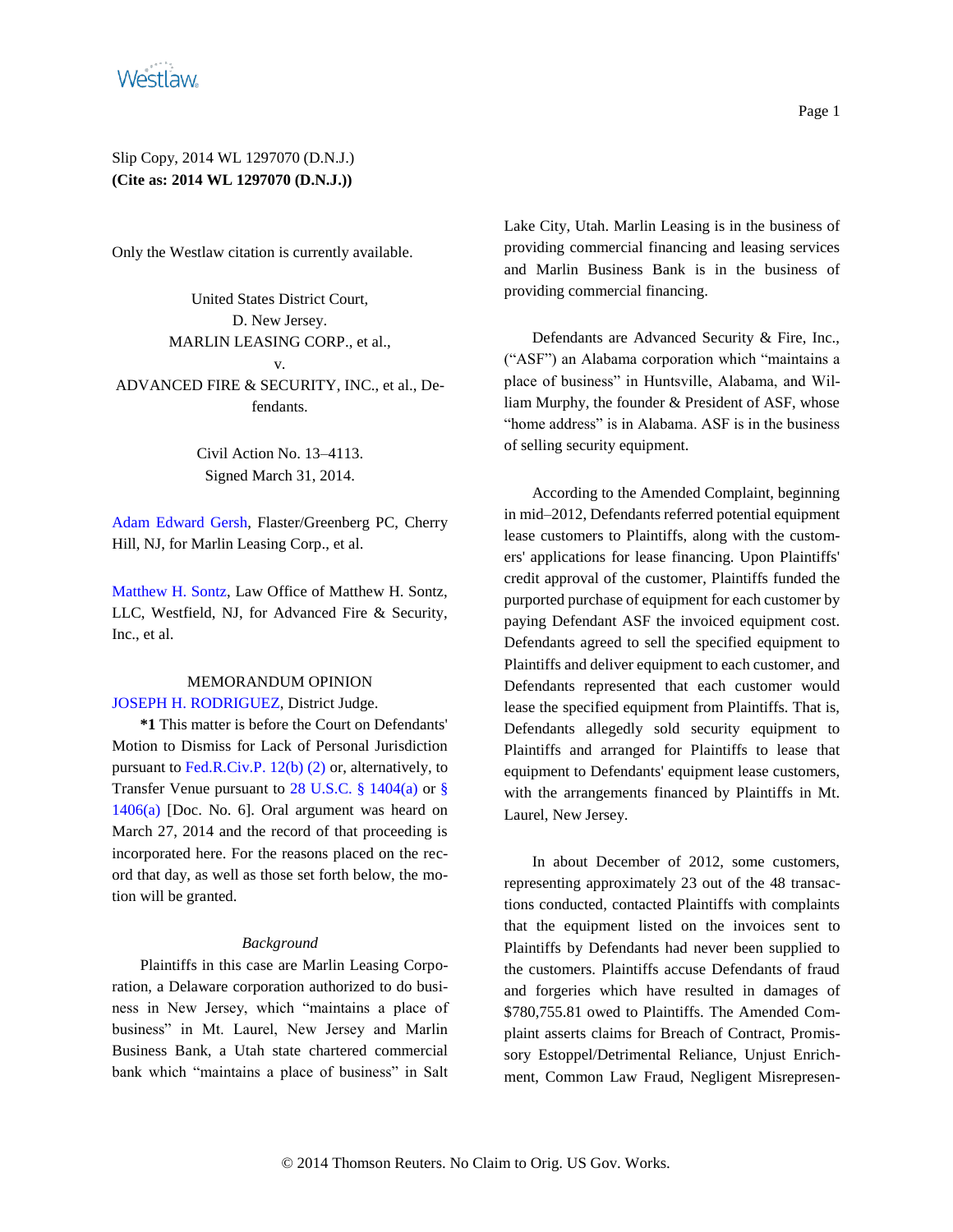tation, "Prima Facie Tort," and Tortious Interference.

#### *Discussion*

In the context of a motion to dismiss for lack of personal jurisdiction, a plaintiff has the burden of persuasion to establish that jurisdiction is proper and must provide facts based upon competent evidence, such as affidavits. *[Metcalfe v. Renaissance Marine,](http://www.westlaw.com/Find/Default.wl?rs=dfa1.0&vr=2.0&DB=506&FindType=Y&ReferencePositionType=S&SerialNum=2018872195&ReferencePosition=330)  [Inc.,](http://www.westlaw.com/Find/Default.wl?rs=dfa1.0&vr=2.0&DB=506&FindType=Y&ReferencePositionType=S&SerialNum=2018872195&ReferencePosition=330)* [566 F.3d 324, 330 \(3d Cir.2009\);](http://www.westlaw.com/Find/Default.wl?rs=dfa1.0&vr=2.0&DB=506&FindType=Y&ReferencePositionType=S&SerialNum=2018872195&ReferencePosition=330) see also *[Time](http://www.westlaw.com/Find/Default.wl?rs=dfa1.0&vr=2.0&DB=350&FindType=Y&ReferencePositionType=S&SerialNum=1984125486&ReferencePosition=66)  [Share Vacation Club v. Atlantic Resorts, Ltd.,](http://www.westlaw.com/Find/Default.wl?rs=dfa1.0&vr=2.0&DB=350&FindType=Y&ReferencePositionType=S&SerialNum=1984125486&ReferencePosition=66)* [735](http://www.westlaw.com/Find/Default.wl?rs=dfa1.0&vr=2.0&DB=350&FindType=Y&ReferencePositionType=S&SerialNum=1984125486&ReferencePosition=66)  [F.2d 61, 66 n. 9 \(3d Cir.1984\)](http://www.westlaw.com/Find/Default.wl?rs=dfa1.0&vr=2.0&DB=350&FindType=Y&ReferencePositionType=S&SerialNum=1984125486&ReferencePosition=66) (explaining that, unlike a motion for failure to state a claim, a plaintiff may not rely on pleadings alone for contests of personal juris $diction$ <sup>[FN1](#page-1-0)</sup>

> <span id="page-1-1"></span><span id="page-1-0"></span>[FN1.](#page-1-1) A plaintiff's burden of proof depends on whether an evidentiary hearing is held. *[Metcalfe,](http://www.westlaw.com/Find/Default.wl?rs=dfa1.0&vr=2.0&DB=506&FindType=Y&ReferencePositionType=S&SerialNum=2018872195&ReferencePosition=330)* [566 F.3d at 330–31;](http://www.westlaw.com/Find/Default.wl?rs=dfa1.0&vr=2.0&DB=506&FindType=Y&ReferencePositionType=S&SerialNum=2018872195&ReferencePosition=330) *see also [Lasala v. Martin Popular Bank Pub. Co.,](http://www.westlaw.com/Find/Default.wl?rs=dfa1.0&vr=2.0&DB=6538&FindType=Y&ReferencePositionType=S&SerialNum=2024323053&ReferencePosition=476)* [410](http://www.westlaw.com/Find/Default.wl?rs=dfa1.0&vr=2.0&DB=6538&FindType=Y&ReferencePositionType=S&SerialNum=2024323053&ReferencePosition=476)  [F. App'x 474, 476 \(3d Cir.2011\).](http://www.westlaw.com/Find/Default.wl?rs=dfa1.0&vr=2.0&DB=6538&FindType=Y&ReferencePositionType=S&SerialNum=2024323053&ReferencePosition=476) If a court conducts an evidentiary hearing, a plaintiff must prove personal jurisdiction by a preponderance of the evidence. *[Carteret Sav.](http://www.westlaw.com/Find/Default.wl?rs=dfa1.0&vr=2.0&DB=350&FindType=Y&ReferencePositionType=S&SerialNum=1992022302&ReferencePosition=142)  [Bank, FA v. Shushan,](http://www.westlaw.com/Find/Default.wl?rs=dfa1.0&vr=2.0&DB=350&FindType=Y&ReferencePositionType=S&SerialNum=1992022302&ReferencePosition=142)* [954 F.2d 141, 142 n. 1](http://www.westlaw.com/Find/Default.wl?rs=dfa1.0&vr=2.0&DB=350&FindType=Y&ReferencePositionType=S&SerialNum=1992022302&ReferencePosition=142)  [\(3d Cir.1992\);](http://www.westlaw.com/Find/Default.wl?rs=dfa1.0&vr=2.0&DB=350&FindType=Y&ReferencePositionType=S&SerialNum=1992022302&ReferencePosition=142) *see also [Lasala,](http://www.westlaw.com/Find/Default.wl?rs=dfa1.0&vr=2.0&DB=6538&FindType=Y&ReferencePositionType=S&SerialNum=2024323053&ReferencePosition=476)* [410 Fed.](http://www.westlaw.com/Find/Default.wl?rs=dfa1.0&vr=2.0&DB=6538&FindType=Y&ReferencePositionType=S&SerialNum=2024323053&ReferencePosition=476)  [App'x at 476.](http://www.westlaw.com/Find/Default.wl?rs=dfa1.0&vr=2.0&DB=6538&FindType=Y&ReferencePositionType=S&SerialNum=2024323053&ReferencePosition=476) If no evidentiary hearing takes place, a plaintiff need only offer a prima facie case for personal jurisdiction, and a court must accept a plaintiff's allegations as true and construe disputed facts in its favor. *[O'Connor v. Sandy Lane Hotel Co.,](http://www.westlaw.com/Find/Default.wl?rs=dfa1.0&vr=2.0&DB=506&FindType=Y&ReferencePositionType=S&SerialNum=2012787341&ReferencePosition=316)* [496 F.3d](http://www.westlaw.com/Find/Default.wl?rs=dfa1.0&vr=2.0&DB=506&FindType=Y&ReferencePositionType=S&SerialNum=2012787341&ReferencePosition=316)  [312, 316 \(3d Cir.2007\)](http://www.westlaw.com/Find/Default.wl?rs=dfa1.0&vr=2.0&DB=506&FindType=Y&ReferencePositionType=S&SerialNum=2012787341&ReferencePosition=316) (citing *[Miller Yacht](http://www.westlaw.com/Find/Default.wl?rs=dfa1.0&vr=2.0&DB=506&FindType=Y&ReferencePositionType=S&SerialNum=2005123699&ReferencePosition=97)  [Sales, Inc. v. Smith,](http://www.westlaw.com/Find/Default.wl?rs=dfa1.0&vr=2.0&DB=506&FindType=Y&ReferencePositionType=S&SerialNum=2005123699&ReferencePosition=97)* [384 F.3d 93, 97 \(3d](http://www.westlaw.com/Find/Default.wl?rs=dfa1.0&vr=2.0&DB=506&FindType=Y&ReferencePositionType=S&SerialNum=2005123699&ReferencePosition=97)  [Cir.2004\)\)](http://www.westlaw.com/Find/Default.wl?rs=dfa1.0&vr=2.0&DB=506&FindType=Y&ReferencePositionType=S&SerialNum=2005123699&ReferencePosition=97).

**\*2** [Rule 4\(k\) \(1\)\(A\) of the Federal Rules of Civil](http://www.westlaw.com/Find/Default.wl?rs=dfa1.0&vr=2.0&DB=1004365&DocName=USFRCPR4&FindType=L)  [Procedure](http://www.westlaw.com/Find/Default.wl?rs=dfa1.0&vr=2.0&DB=1004365&DocName=USFRCPR4&FindType=L) allows a federal district court to "exercise"[] personal jurisdiction according to the law of the state where it sits." *[O'Connor v. Sandy Lane Hotel Co.,](http://www.westlaw.com/Find/Default.wl?rs=dfa1.0&vr=2.0&DB=506&FindType=Y&ReferencePositionType=S&SerialNum=2012787341&ReferencePosition=316)* [496](http://www.westlaw.com/Find/Default.wl?rs=dfa1.0&vr=2.0&DB=506&FindType=Y&ReferencePositionType=S&SerialNum=2012787341&ReferencePosition=316)  [F.3d 312, 316 \(3d Cir.2007\).](http://www.westlaw.com/Find/Default.wl?rs=dfa1.0&vr=2.0&DB=506&FindType=Y&ReferencePositionType=S&SerialNum=2012787341&ReferencePosition=316) Normally, this is a two-part inquiry; there must be a state statutory basis for exercising jurisdiction over a non-resident defendant as well as a constitutional basis whereby the

minimum contacts between the non-resident and the forum state satisfy due process under the Fourteenth Amendment. *See [Metcalfe,](http://www.westlaw.com/Find/Default.wl?rs=dfa1.0&vr=2.0&DB=506&FindType=Y&ReferencePositionType=S&SerialNum=2018872195&ReferencePosition=330)* [566 F.3d at 330.](http://www.westlaw.com/Find/Default.wl?rs=dfa1.0&vr=2.0&DB=506&FindType=Y&ReferencePositionType=S&SerialNum=2018872195&ReferencePosition=330) New Jersey's long-arm rule, however, extends jurisdiction over non-resident defendants to the full extent permitted by the United States Constitution. *[Carteret Sav.](http://www.westlaw.com/Find/Default.wl?rs=dfa1.0&vr=2.0&DB=350&FindType=Y&ReferencePositionType=S&SerialNum=1992022302&ReferencePosition=145)  [Bank, FA v. Shushan,](http://www.westlaw.com/Find/Default.wl?rs=dfa1.0&vr=2.0&DB=350&FindType=Y&ReferencePositionType=S&SerialNum=1992022302&ReferencePosition=145)* [954 F.2d 141, 145 \(3d](http://www.westlaw.com/Find/Default.wl?rs=dfa1.0&vr=2.0&DB=350&FindType=Y&ReferencePositionType=S&SerialNum=1992022302&ReferencePosition=145)  [Cir.1992\);](http://www.westlaw.com/Find/Default.wl?rs=dfa1.0&vr=2.0&DB=350&FindType=Y&ReferencePositionType=S&SerialNum=1992022302&ReferencePosition=145) *see also* N.J. Ct. R. 4–4(b)(1). As such, inquiry into whether personal jurisdiction exists over a non-resident defendant in New Jersey concerns only questions of due process under the Constitution. *[Carteret,](http://www.westlaw.com/Find/Default.wl?rs=dfa1.0&vr=2.0&DB=350&FindType=Y&ReferencePositionType=S&SerialNum=1992022302&ReferencePosition=145)* [954 F.2d at 145.](http://www.westlaw.com/Find/Default.wl?rs=dfa1.0&vr=2.0&DB=350&FindType=Y&ReferencePositionType=S&SerialNum=1992022302&ReferencePosition=145)

Personal jurisdiction may be exercised under two distinct theories: general jurisdiction or specific jurisdiction. *[O'Connor,](http://www.westlaw.com/Find/Default.wl?rs=dfa1.0&vr=2.0&DB=506&FindType=Y&ReferencePositionType=S&SerialNum=2012787341&ReferencePosition=317)* [496 F.3d at 317.](http://www.westlaw.com/Find/Default.wl?rs=dfa1.0&vr=2.0&DB=506&FindType=Y&ReferencePositionType=S&SerialNum=2012787341&ReferencePosition=317)

General personal jurisdiction exists when the evidence shows the defendant's contacts with the forum, whether or not related to the litigation, are "continuous and systematic." *[Helicopteros Nacion](http://www.westlaw.com/Find/Default.wl?rs=dfa1.0&vr=2.0&DB=708&FindType=Y&SerialNum=1984119960)[ales de Colombia. S.A. v. Hall,](http://www.westlaw.com/Find/Default.wl?rs=dfa1.0&vr=2.0&DB=708&FindType=Y&SerialNum=1984119960)* [466 U.S. 408, 416, 104](http://www.westlaw.com/Find/Default.wl?rs=dfa1.0&vr=2.0&DB=708&FindType=Y&SerialNum=1984119960)  [S.Ct. 1868, 80 L.Ed.2d 404 \(1984\).](http://www.westlaw.com/Find/Default.wl?rs=dfa1.0&vr=2.0&DB=708&FindType=Y&SerialNum=1984119960) In other words, "the defendant has purposefully directed its activities toward residents of the forum state or otherwise purposefully availed itself of the privilege of conducting activities within the forum State, thus invoking the benefits and protections of its laws." *[IMO Indus., Inc.](http://www.westlaw.com/Find/Default.wl?rs=dfa1.0&vr=2.0&DB=506&FindType=Y&ReferencePositionType=S&SerialNum=1998184326&ReferencePosition=259)  [v. Kiekert AG,](http://www.westlaw.com/Find/Default.wl?rs=dfa1.0&vr=2.0&DB=506&FindType=Y&ReferencePositionType=S&SerialNum=1998184326&ReferencePosition=259)* [155 F.3d 254, 259 \(3d Cir.1998\)](http://www.westlaw.com/Find/Default.wl?rs=dfa1.0&vr=2.0&DB=506&FindType=Y&ReferencePositionType=S&SerialNum=1998184326&ReferencePosition=259) (internal quotations and citations omitted). General jurisdiction requires "a very high threshold of business activity." *[Compagnie des Bauxites de Guinea v. Ins.](http://www.westlaw.com/Find/Default.wl?rs=dfa1.0&vr=2.0&DB=350&FindType=Y&ReferencePositionType=S&SerialNum=1981125712&ReferencePosition=891)  [Co. of N. Am.,](http://www.westlaw.com/Find/Default.wl?rs=dfa1.0&vr=2.0&DB=350&FindType=Y&ReferencePositionType=S&SerialNum=1981125712&ReferencePosition=891)* [651 F.2d 877, 891 n. 2 \(3d Cir.1981\).](http://www.westlaw.com/Find/Default.wl?rs=dfa1.0&vr=2.0&DB=350&FindType=Y&ReferencePositionType=S&SerialNum=1981125712&ReferencePosition=891)

Plaintiffs do not offer any evidence of continuous and systematic contacts between Defendants and this forum. They argue, however, that they are entitled to jurisdictional discovery, and that discovery may support the exercise of general personal jurisdiction. In contrast, Defendants have offered the following uncontested statements regarding their lack of continuous and systematic contacts with the state: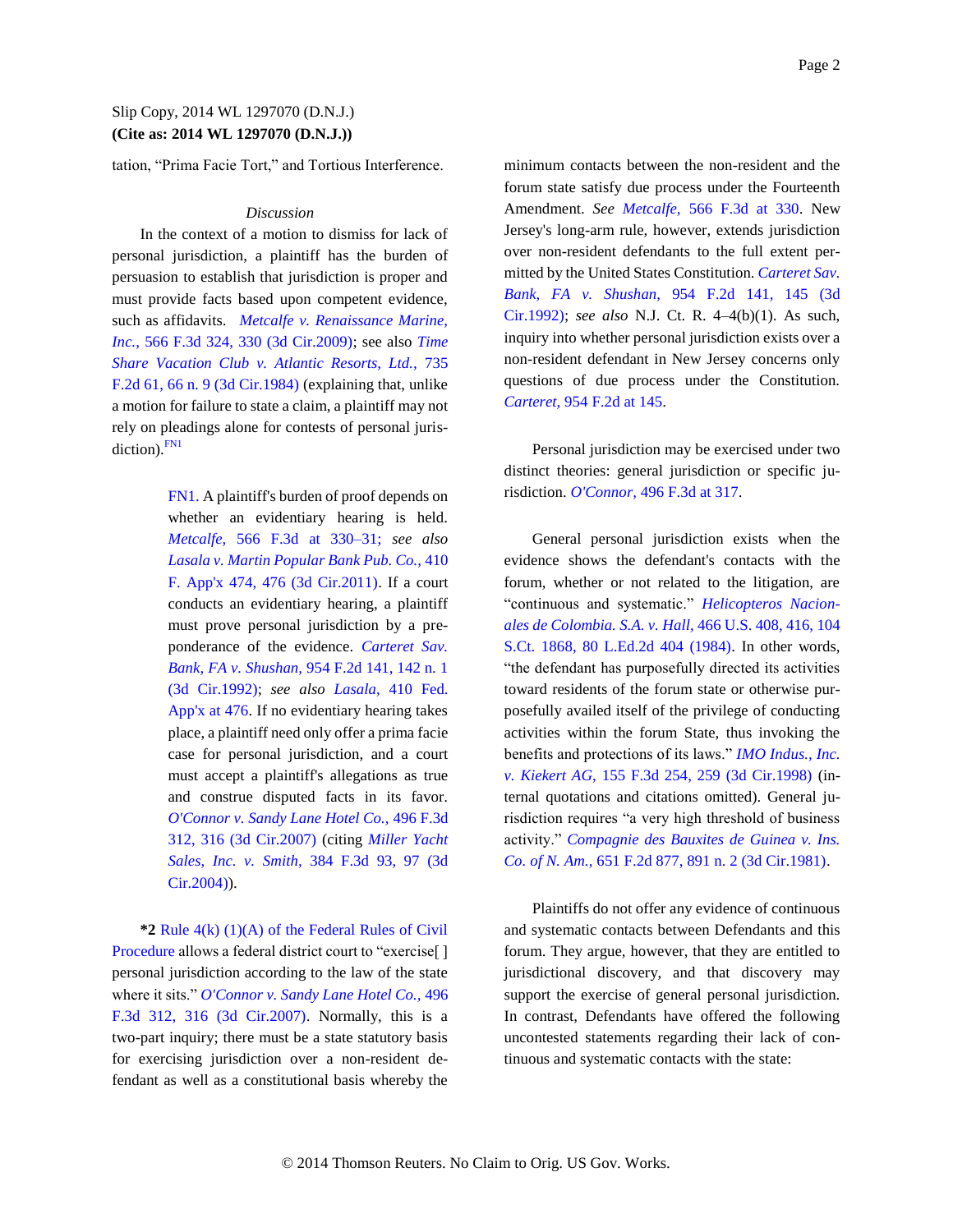-ASF and Murphy are residents of Alabama. Decl. of William Murphy, ¶¶ 2, 4. They have never owned property in New Jersey. *Id.* ¶ 19.

-ASF and Murphy have conducted business in other states but never New Jersey. Decl. of William Murphy, ¶ 6. They have never done business in New Jersey. *Id.* ¶ 21. They have never solicited or advertised for business in New Jersey. *Id.* ¶ 22. Defendant ASF installs security systems in restaurants in Alabama, as well as Ohio, Indiana, Mississippi and Louisiana, but never New Jersey. *Id.* ¶ 9.

**\*3** -Defendants have no bank accounts, assets, or records in New Jersey. Decl. of William Murphy, ¶ 7. All of Defendants' books and records are in Alabama; that is where they are used in Defendants' on-going business. *Id.* ¶ 24. Defendants have never had New Jersey bank accounts. *Id.* ¶ 20. They have never had a designated agent for service of process in New Jersey. *Id.* ¶ 23.

-Murphy's only time in New Jersey was for six weeks of Coast Guard boot camp in 1984 and a recreational visit with his wife to Atlantic City in 2012. Decl. of William Murphy, ¶ 8.

The Court is mindful that "where issues arise as to jurisdiction or venue, discovery is available to ascertain the facts bearing on such issues." *[Oppenheimer](http://www.westlaw.com/Find/Default.wl?rs=dfa1.0&vr=2.0&DB=708&FindType=Y&SerialNum=1978139484)  [Fund, Inc. v. Sanders,](http://www.westlaw.com/Find/Default.wl?rs=dfa1.0&vr=2.0&DB=708&FindType=Y&SerialNum=1978139484)* [437 U.S. 340, 351 n. 13, 98](http://www.westlaw.com/Find/Default.wl?rs=dfa1.0&vr=2.0&DB=708&FindType=Y&SerialNum=1978139484)  [S.Ct. 2380, 57 L.Ed.2d 253 \(1978\).](http://www.westlaw.com/Find/Default.wl?rs=dfa1.0&vr=2.0&DB=708&FindType=Y&SerialNum=1978139484) In this situation, however, jurisdictional discovery is not warranted. "If a plaintiff presents factual allegations that suggest 'with reasonable particularity' the possible existence of the requisite 'contacts between [the party] and the forum state,' the plaintiff's right to conduct jurisdictional discovery should be sustained." *[Toys "R" Us v.](http://www.westlaw.com/Find/Default.wl?rs=dfa1.0&vr=2.0&DB=506&FindType=Y&ReferencePositionType=S&SerialNum=2003112355&ReferencePosition=456)  [Step Two, S.A.,](http://www.westlaw.com/Find/Default.wl?rs=dfa1.0&vr=2.0&DB=506&FindType=Y&ReferencePositionType=S&SerialNum=2003112355&ReferencePosition=456)* [318 F.3d 446, 456 \(3d Cir.2003\)](http://www.westlaw.com/Find/Default.wl?rs=dfa1.0&vr=2.0&DB=506&FindType=Y&ReferencePositionType=S&SerialNum=2003112355&ReferencePosition=456) (quoting *[Mellon Bank \(East\) PSFS, Nat'l Ass'n v.](http://www.westlaw.com/Find/Default.wl?rs=dfa1.0&vr=2.0&DB=350&FindType=Y&ReferencePositionType=S&SerialNum=1992070662&ReferencePosition=1223)  [Farino,](http://www.westlaw.com/Find/Default.wl?rs=dfa1.0&vr=2.0&DB=350&FindType=Y&ReferencePositionType=S&SerialNum=1992070662&ReferencePosition=1223)* [960 F.2d 1217, 1223 \(3d Cir.1992\)\)](http://www.westlaw.com/Find/Default.wl?rs=dfa1.0&vr=2.0&DB=350&FindType=Y&ReferencePositionType=S&SerialNum=1992070662&ReferencePosition=1223). While courts should generally allow jurisdictional discovery if there is the possibility that jurisdiction may exist, Plaintiffs here fail to demonstrate with any particularity that jurisdiction might exist.

Specific personal jurisdiction exists when the relationship among the forum, the defendant, and the cause of action are such that the defendant purposely avails itself of the forum's laws, the cause of action is related to or arises out of the defendant's contacts with the forum, and the defendant "should reasonably anticipate being hauled into court there." *[Mellon Bank](http://www.westlaw.com/Find/Default.wl?rs=dfa1.0&vr=2.0&DB=350&FindType=Y&ReferencePositionType=S&SerialNum=1992070662&ReferencePosition=1221)  [\(East\) PSFS, Nat'l Ass'n v. Farino,](http://www.westlaw.com/Find/Default.wl?rs=dfa1.0&vr=2.0&DB=350&FindType=Y&ReferencePositionType=S&SerialNum=1992070662&ReferencePosition=1221)* [960 F.2d 1217,](http://www.westlaw.com/Find/Default.wl?rs=dfa1.0&vr=2.0&DB=350&FindType=Y&ReferencePositionType=S&SerialNum=1992070662&ReferencePosition=1221)  [1221–22 \(3d Cir.1992\)](http://www.westlaw.com/Find/Default.wl?rs=dfa1.0&vr=2.0&DB=350&FindType=Y&ReferencePositionType=S&SerialNum=1992070662&ReferencePosition=1221) (internal citations and quotations omitted). In the Third Circuit, a three-part inquiry determines whether specific personal jurisdiction exists:

First, the defendant must have purposefully directed his activities at the forum. Second, the plaintiff's claim must arise out of or relate to at least one of those specific activities. Third, courts may consider additional factors to ensure that the assertion of jurisdiction otherwise comports with fair play and substantial justice.

*[Marten v. Godwin,](http://www.westlaw.com/Find/Default.wl?rs=dfa1.0&vr=2.0&DB=506&FindType=Y&ReferencePositionType=S&SerialNum=2012961162&ReferencePosition=296)* [499 F.3d 290, 296 \(3d](http://www.westlaw.com/Find/Default.wl?rs=dfa1.0&vr=2.0&DB=506&FindType=Y&ReferencePositionType=S&SerialNum=2012961162&ReferencePosition=296)  [Cir.2007\)](http://www.westlaw.com/Find/Default.wl?rs=dfa1.0&vr=2.0&DB=506&FindType=Y&ReferencePositionType=S&SerialNum=2012961162&ReferencePosition=296) (internal quotations marks and citations omitted); accord *[O'Connor,](http://www.westlaw.com/Find/Default.wl?rs=dfa1.0&vr=2.0&DB=506&FindType=Y&ReferencePositionType=S&SerialNum=2012787341&ReferencePosition=317)* [496 F.3d at 317.](http://www.westlaw.com/Find/Default.wl?rs=dfa1.0&vr=2.0&DB=506&FindType=Y&ReferencePositionType=S&SerialNum=2012787341&ReferencePosition=317)

Under the first step of the inquiry, a defendant must "purposefully avail [ ] itself of the privilege of conducting activities within the forum State, thus invoking the benefits and protection of its laws." *[Hanson v. Denckla,](http://www.westlaw.com/Find/Default.wl?rs=dfa1.0&vr=2.0&DB=708&FindType=Y&SerialNum=1958121475)* [357 U.S. 235, 253, 78 S.Ct. 1228,](http://www.westlaw.com/Find/Default.wl?rs=dfa1.0&vr=2.0&DB=708&FindType=Y&SerialNum=1958121475)  [2 L.Ed.2d 1283 \(1958\);](http://www.westlaw.com/Find/Default.wl?rs=dfa1.0&vr=2.0&DB=708&FindType=Y&SerialNum=1958121475) accord *[O'Connor,](http://www.westlaw.com/Find/Default.wl?rs=dfa1.0&vr=2.0&DB=506&FindType=Y&ReferencePositionType=S&SerialNum=2012787341&ReferencePosition=317)* [496 F.3d at](http://www.westlaw.com/Find/Default.wl?rs=dfa1.0&vr=2.0&DB=506&FindType=Y&ReferencePositionType=S&SerialNum=2012787341&ReferencePosition=317)  [317.](http://www.westlaw.com/Find/Default.wl?rs=dfa1.0&vr=2.0&DB=506&FindType=Y&ReferencePositionType=S&SerialNum=2012787341&ReferencePosition=317) Although "[p]hysical entrance is not required, ... what is necessary is a deliberate targeting of the forum." *[O'Connor,](http://www.westlaw.com/Find/Default.wl?rs=dfa1.0&vr=2.0&DB=506&FindType=Y&ReferencePositionType=S&SerialNum=2012787341&ReferencePosition=317)* [496 F.3d at 317.](http://www.westlaw.com/Find/Default.wl?rs=dfa1.0&vr=2.0&DB=506&FindType=Y&ReferencePositionType=S&SerialNum=2012787341&ReferencePosition=317) Accordingly, "the 'unilateral activity of those who claim some relationship with a nonresident defendant' is insufficient." *Id.* (quoting *[Hanson,](http://www.westlaw.com/Find/Default.wl?rs=dfa1.0&vr=2.0&DB=780&FindType=Y&ReferencePositionType=S&SerialNum=1958121475&ReferencePosition=253)* [357 U.S. at 253\);](http://www.westlaw.com/Find/Default.wl?rs=dfa1.0&vr=2.0&DB=780&FindType=Y&ReferencePositionType=S&SerialNum=1958121475&ReferencePosition=253) *see also [Oste-](http://www.westlaw.com/Find/Default.wl?rs=dfa1.0&vr=2.0&DB=4637&FindType=Y&ReferencePositionType=S&SerialNum=1998117710&ReferencePosition=353)*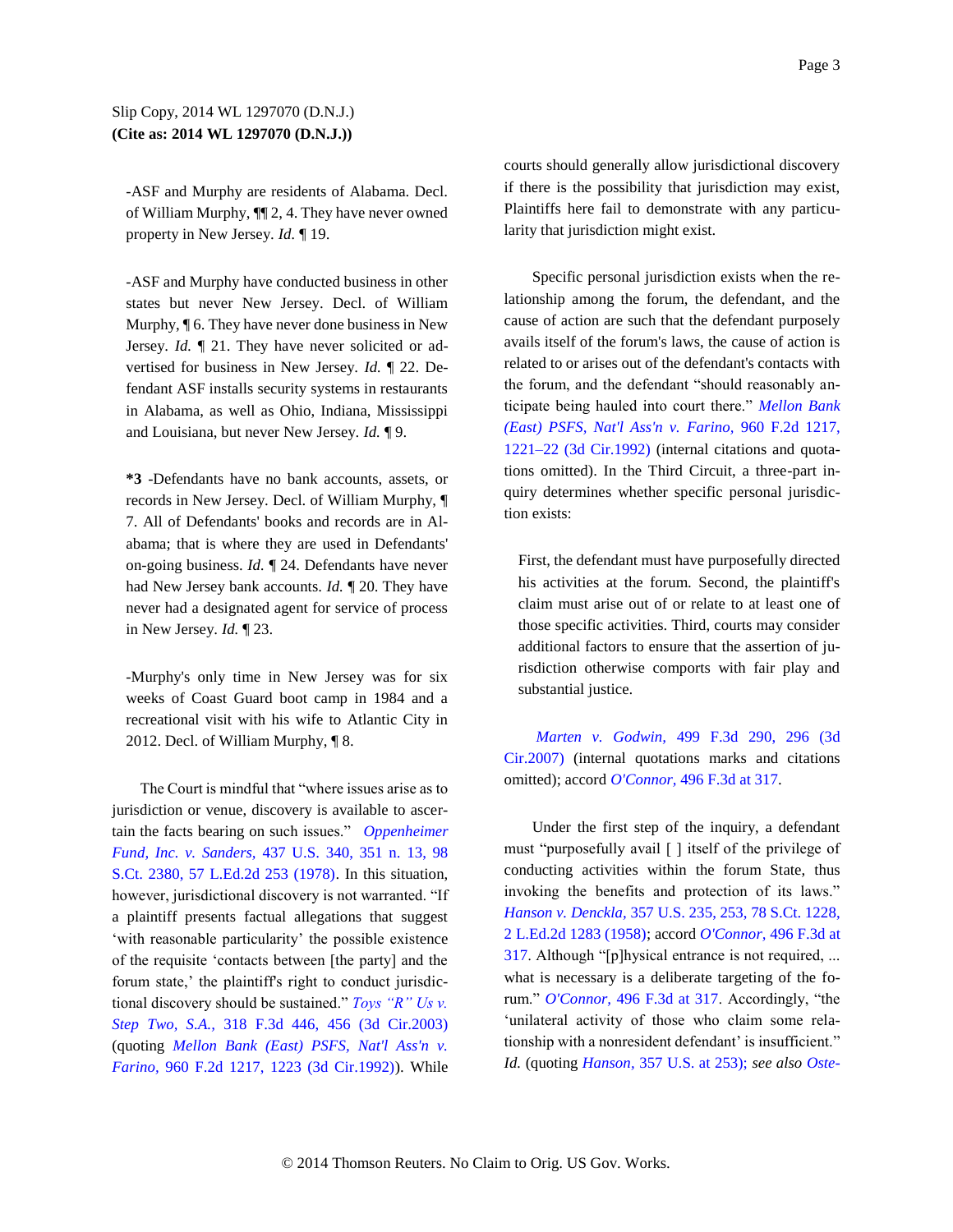*[otech, Inc. v. GenSci Regeneration Scis., Inc.,](http://www.westlaw.com/Find/Default.wl?rs=dfa1.0&vr=2.0&DB=4637&FindType=Y&ReferencePositionType=S&SerialNum=1998117710&ReferencePosition=353)* [6](http://www.westlaw.com/Find/Default.wl?rs=dfa1.0&vr=2.0&DB=4637&FindType=Y&ReferencePositionType=S&SerialNum=1998117710&ReferencePosition=353)  [F.Supp.2d 349, 353 \(D.N.J.1998\)](http://www.westlaw.com/Find/Default.wl?rs=dfa1.0&vr=2.0&DB=4637&FindType=Y&ReferencePositionType=S&SerialNum=1998117710&ReferencePosition=353) (stating that "[a] single, unsolicited contact, random or fortuitous acts or the unilateral acts of others (including the plaintiff) do not constitute a purposeful connection between the defendant and the forum state"). A single act, however, can support jurisdiction if that contact creates a substantial connection with the forum and is connected with the injury sued upon. *[Burger King Corp.](http://www.westlaw.com/Find/Default.wl?rs=dfa1.0&vr=2.0&DB=708&FindType=Y&SerialNum=1985125841)  [v. Rudzewicz,](http://www.westlaw.com/Find/Default.wl?rs=dfa1.0&vr=2.0&DB=708&FindType=Y&SerialNum=1985125841)* [471 U.S. 462, 476 n. 18, 105 S.Ct. 2174,](http://www.westlaw.com/Find/Default.wl?rs=dfa1.0&vr=2.0&DB=708&FindType=Y&SerialNum=1985125841)  [85 L.Ed.2d 528 \(1985\).](http://www.westlaw.com/Find/Default.wl?rs=dfa1.0&vr=2.0&DB=708&FindType=Y&SerialNum=1985125841) Telephone calls, mail, or electronic communications sent by a defendant into the forum may also count toward minimum contacts that support jurisdiction, *see [Grand Entm't Group,](http://www.westlaw.com/Find/Default.wl?rs=dfa1.0&vr=2.0&DB=350&FindType=Y&ReferencePositionType=S&SerialNum=1993070530&ReferencePosition=482)  [Ltd. v. Star Media Sales, Inc.,](http://www.westlaw.com/Find/Default.wl?rs=dfa1.0&vr=2.0&DB=350&FindType=Y&ReferencePositionType=S&SerialNum=1993070530&ReferencePosition=482)* [988 F.2d 476, 482 \(3d](http://www.westlaw.com/Find/Default.wl?rs=dfa1.0&vr=2.0&DB=350&FindType=Y&ReferencePositionType=S&SerialNum=1993070530&ReferencePosition=482)  [Cir.1993\),](http://www.westlaw.com/Find/Default.wl?rs=dfa1.0&vr=2.0&DB=350&FindType=Y&ReferencePositionType=S&SerialNum=1993070530&ReferencePosition=482) but they do not trigger personal jurisdiction unless they show purposeful availment. *[Toys "R" Us,](http://www.westlaw.com/Find/Default.wl?rs=dfa1.0&vr=2.0&DB=506&FindType=Y&ReferencePositionType=S&SerialNum=2003112355&ReferencePosition=455)  [Inc. v. Step Two, S.A.,](http://www.westlaw.com/Find/Default.wl?rs=dfa1.0&vr=2.0&DB=506&FindType=Y&ReferencePositionType=S&SerialNum=2003112355&ReferencePosition=455)* [318 F.3d 446, 455 \(3d](http://www.westlaw.com/Find/Default.wl?rs=dfa1.0&vr=2.0&DB=506&FindType=Y&ReferencePositionType=S&SerialNum=2003112355&ReferencePosition=455)  [Cir.2003\).](http://www.westlaw.com/Find/Default.wl?rs=dfa1.0&vr=2.0&DB=506&FindType=Y&ReferencePositionType=S&SerialNum=2003112355&ReferencePosition=455) Moreover, "contacts with a state's citizens that take place outside the state are not purposeful contacts with the state itself." *[O'Connor,](http://www.westlaw.com/Find/Default.wl?rs=dfa1.0&vr=2.0&DB=506&FindType=Y&ReferencePositionType=S&SerialNum=2012787341&ReferencePosition=317)* [496 F.3d at](http://www.westlaw.com/Find/Default.wl?rs=dfa1.0&vr=2.0&DB=506&FindType=Y&ReferencePositionType=S&SerialNum=2012787341&ReferencePosition=317)  [317.](http://www.westlaw.com/Find/Default.wl?rs=dfa1.0&vr=2.0&DB=506&FindType=Y&ReferencePositionType=S&SerialNum=2012787341&ReferencePosition=317)

**\*4** Under the second step of the inquiry, a plaintiff's "claims must also 'arise out of or relate to' at least one" purposefully directed contact. *[O'Connor,](http://www.westlaw.com/Find/Default.wl?rs=dfa1.0&vr=2.0&DB=506&FindType=Y&ReferencePositionType=S&SerialNum=2012787341&ReferencePosition=318)* [496 F.3d at 318](http://www.westlaw.com/Find/Default.wl?rs=dfa1.0&vr=2.0&DB=506&FindType=Y&ReferencePositionType=S&SerialNum=2012787341&ReferencePosition=318) (quoting *[Helicopteros,](http://www.westlaw.com/Find/Default.wl?rs=dfa1.0&vr=2.0&DB=780&FindType=Y&ReferencePositionType=S&SerialNum=1984119960&ReferencePosition=414)* [466 U.S. at](http://www.westlaw.com/Find/Default.wl?rs=dfa1.0&vr=2.0&DB=780&FindType=Y&ReferencePositionType=S&SerialNum=1984119960&ReferencePosition=414)  [414\).](http://www.westlaw.com/Find/Default.wl?rs=dfa1.0&vr=2.0&DB=780&FindType=Y&ReferencePositionType=S&SerialNum=1984119960&ReferencePosition=414) For a purposefully-directed contact to arise out of or relate to a claim, the contact must not only be a but-for cause of the claim but must also be "a closer and more direct causal connection" such that "[w]ith each purposeful contact by an out-of-state resident, the forum state's laws will extend certain benefits and impose certain obligations." *[O'Connor,](http://www.westlaw.com/Find/Default.wl?rs=dfa1.0&vr=2.0&DB=506&FindType=Y&ReferencePositionType=S&SerialNum=2012787341&ReferencePosition=323)* [496 F.3d at](http://www.westlaw.com/Find/Default.wl?rs=dfa1.0&vr=2.0&DB=506&FindType=Y&ReferencePositionType=S&SerialNum=2012787341&ReferencePosition=323)  [323.](http://www.westlaw.com/Find/Default.wl?rs=dfa1.0&vr=2.0&DB=506&FindType=Y&ReferencePositionType=S&SerialNum=2012787341&ReferencePosition=323) The relatedness requirement "must keep the jurisdictional exposure that results from a contact closely tailored to that contact's accompanying substantive obligations." *Id.*

Under the third step of the specific personal jurisdiction inquiry, a court must "consider whether the exercise of jurisdiction would otherwise comport with 'traditional notions of fair play and substantial jus-

tice.' " *[O'Connor,](http://www.westlaw.com/Find/Default.wl?rs=dfa1.0&vr=2.0&DB=506&FindType=Y&ReferencePositionType=S&SerialNum=2012787341&ReferencePosition=324)* [496 F.3d at 324](http://www.westlaw.com/Find/Default.wl?rs=dfa1.0&vr=2.0&DB=506&FindType=Y&ReferencePositionType=S&SerialNum=2012787341&ReferencePosition=324) (quoting *[Int'l Shoe](http://www.westlaw.com/Find/Default.wl?rs=dfa1.0&vr=2.0&DB=708&FindType=Y&SerialNum=1945114956)  [Co. v. Washington,](http://www.westlaw.com/Find/Default.wl?rs=dfa1.0&vr=2.0&DB=708&FindType=Y&SerialNum=1945114956)* [326 U.S. 310, 316, 66 S.Ct. 154,](http://www.westlaw.com/Find/Default.wl?rs=dfa1.0&vr=2.0&DB=708&FindType=Y&SerialNum=1945114956)  [90 L.Ed. 95 \(1945\)\)](http://www.westlaw.com/Find/Default.wl?rs=dfa1.0&vr=2.0&DB=708&FindType=Y&SerialNum=1945114956). Specifically, "[t]he existence of minimum contacts makes jurisdiction presumptively constitutional, and the defendant 'must present a compelling case that the presence of some other considerations would render jurisdiction unreasonable.' " *[O'Connor,](http://www.westlaw.com/Find/Default.wl?rs=dfa1.0&vr=2.0&DB=506&FindType=Y&ReferencePositionType=S&SerialNum=2012787341&ReferencePosition=324)* [496 F.3d at 324](http://www.westlaw.com/Find/Default.wl?rs=dfa1.0&vr=2.0&DB=506&FindType=Y&ReferencePositionType=S&SerialNum=2012787341&ReferencePosition=324) (quoting *[Burger King,](http://www.westlaw.com/Find/Default.wl?rs=dfa1.0&vr=2.0&DB=780&FindType=Y&ReferencePositionType=S&SerialNum=1985125841&ReferencePosition=477)* [471](http://www.westlaw.com/Find/Default.wl?rs=dfa1.0&vr=2.0&DB=780&FindType=Y&ReferencePositionType=S&SerialNum=1985125841&ReferencePosition=477)  [U.S. at 477\).](http://www.westlaw.com/Find/Default.wl?rs=dfa1.0&vr=2.0&DB=780&FindType=Y&ReferencePositionType=S&SerialNum=1985125841&ReferencePosition=477) This is a heavy burden for the defendant to meet. *[Grand Entm't Grp.,](http://www.westlaw.com/Find/Default.wl?rs=dfa1.0&vr=2.0&DB=350&FindType=Y&ReferencePositionType=S&SerialNum=1993070530&ReferencePosition=483)* [988 F.2d at 483.](http://www.westlaw.com/Find/Default.wl?rs=dfa1.0&vr=2.0&DB=350&FindType=Y&ReferencePositionType=S&SerialNum=1993070530&ReferencePosition=483) When considering jurisdictional reasonableness, a court considers several factors, including: (1) the burden on the defendant; (2) the plaintiff's interest in convenient and effective relief; (3) the forum's interest in adjudicating the dispute; (4) the interstate or international judicial system's interest in obtaining an efficient resolution; and (5) the procedural and substantive interests of other countries. *[O'Connor,](http://www.westlaw.com/Find/Default.wl?rs=dfa1.0&vr=2.0&DB=506&FindType=Y&ReferencePositionType=S&SerialNum=2012787341&ReferencePosition=324)* [496 F.3d at 324](http://www.westlaw.com/Find/Default.wl?rs=dfa1.0&vr=2.0&DB=506&FindType=Y&ReferencePositionType=S&SerialNum=2012787341&ReferencePosition=324) (internal citations omitted).

When analyzing specific personal jurisdiction in the context of contractual claims, the Court "must consider the totality of the circumstances, including the location and character of the contract negotiations, the terms of the contract, and the parties' actual course of dealing." *[Remick v. Manfredy,](http://www.westlaw.com/Find/Default.wl?rs=dfa1.0&vr=2.0&DB=506&FindType=Y&ReferencePositionType=S&SerialNum=2001092464&ReferencePosition=256)* [238 F.3d 248, 256](http://www.westlaw.com/Find/Default.wl?rs=dfa1.0&vr=2.0&DB=506&FindType=Y&ReferencePositionType=S&SerialNum=2001092464&ReferencePosition=256)  [\(3d Cir.2001\).](http://www.westlaw.com/Find/Default.wl?rs=dfa1.0&vr=2.0&DB=506&FindType=Y&ReferencePositionType=S&SerialNum=2001092464&ReferencePosition=256) Specifically, "[i]n contract cases, courts should inquire whether the defendant's contacts with the forum were instrumental in either the formation of the contract or its breach." *Id.* at 320 (quoting *[General](http://www.westlaw.com/Find/Default.wl?rs=dfa1.0&vr=2.0&DB=506&FindType=Y&ReferencePositionType=S&SerialNum=2001929456&ReferencePosition=150)  [Electric Co. v. Deutz AG,](http://www.westlaw.com/Find/Default.wl?rs=dfa1.0&vr=2.0&DB=506&FindType=Y&ReferencePositionType=S&SerialNum=2001929456&ReferencePosition=150)* [270 F.3d 144, 150 \(3d](http://www.westlaw.com/Find/Default.wl?rs=dfa1.0&vr=2.0&DB=506&FindType=Y&ReferencePositionType=S&SerialNum=2001929456&ReferencePosition=150)  [Cir.2001\)\)](http://www.westlaw.com/Find/Default.wl?rs=dfa1.0&vr=2.0&DB=506&FindType=Y&ReferencePositionType=S&SerialNum=2001929456&ReferencePosition=150). Physical presence in the forum can constitute purposeful availment and as such "[a]ctual presence during pre-contractual negotiations, performance, and resolution of post-contract difficulties is generally factored into the jurisdictional determination." *[General Electric,](http://www.westlaw.com/Find/Default.wl?rs=dfa1.0&vr=2.0&DB=506&FindType=Y&ReferencePositionType=S&SerialNum=2001929456&ReferencePosition=150)* [270 F.3d at 150;](http://www.westlaw.com/Find/Default.wl?rs=dfa1.0&vr=2.0&DB=506&FindType=Y&ReferencePositionType=S&SerialNum=2001929456&ReferencePosition=150) *see also [Telcordia Tech, Inc. v. Telkoon SA Ltd.,](http://www.westlaw.com/Find/Default.wl?rs=dfa1.0&vr=2.0&DB=506&FindType=Y&ReferencePositionType=S&SerialNum=2009723345&ReferencePosition=177)* [458 F.3d 172,](http://www.westlaw.com/Find/Default.wl?rs=dfa1.0&vr=2.0&DB=506&FindType=Y&ReferencePositionType=S&SerialNum=2009723345&ReferencePosition=177)  [177 \(3d Cir.2006\).](http://www.westlaw.com/Find/Default.wl?rs=dfa1.0&vr=2.0&DB=506&FindType=Y&ReferencePositionType=S&SerialNum=2009723345&ReferencePosition=177) Physical presence, however, is not determinative, given modern commercial arrangements employing mail and wire communications, and becomes less determinative where the parties have established a long-term relationship. *[Telcordia,](http://www.westlaw.com/Find/Default.wl?rs=dfa1.0&vr=2.0&DB=506&FindType=Y&ReferencePositionType=S&SerialNum=2009723345&ReferencePosition=177)* [458](http://www.westlaw.com/Find/Default.wl?rs=dfa1.0&vr=2.0&DB=506&FindType=Y&ReferencePositionType=S&SerialNum=2009723345&ReferencePosition=177)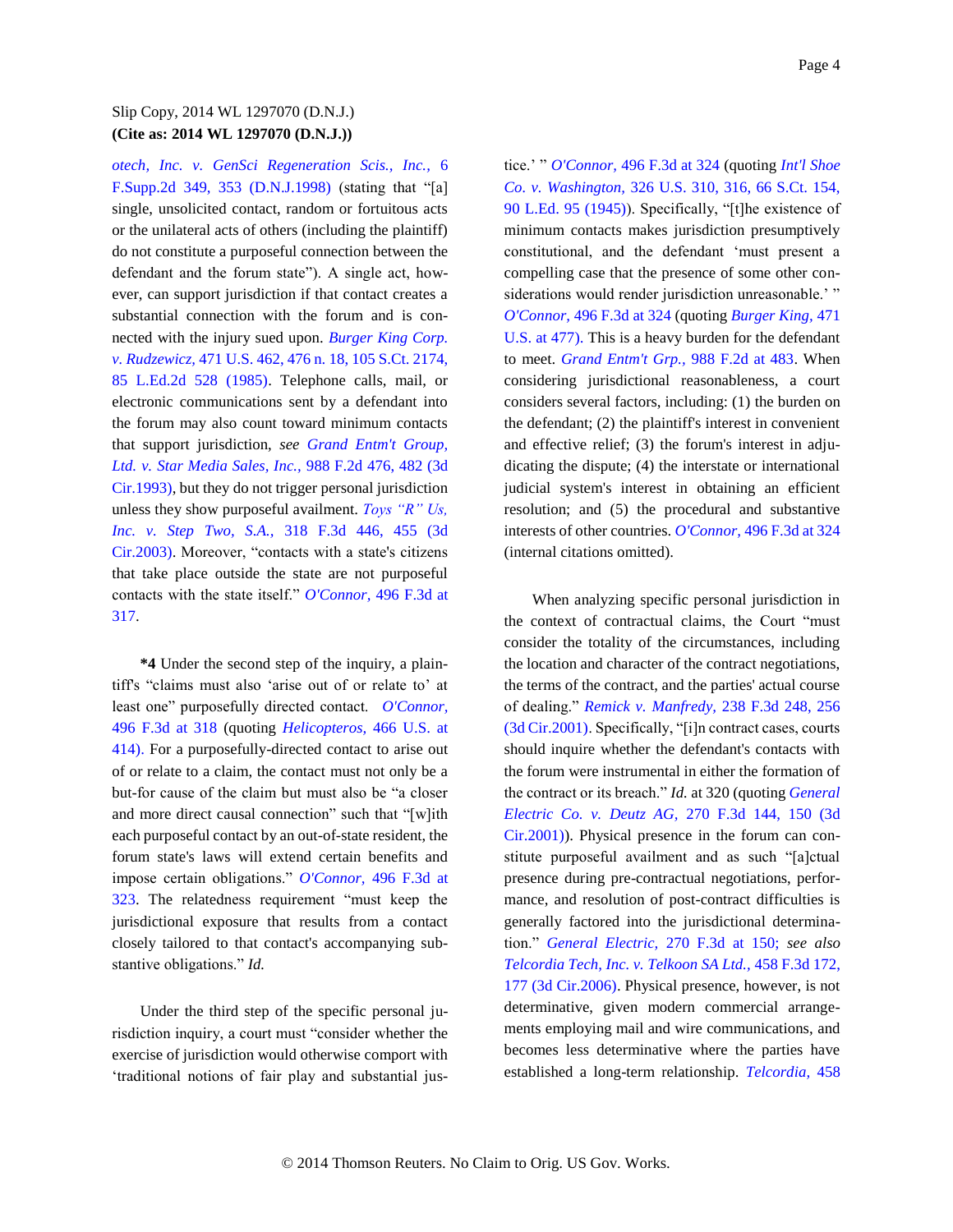[F.3d at 177.](http://www.westlaw.com/Find/Default.wl?rs=dfa1.0&vr=2.0&DB=506&FindType=Y&ReferencePositionType=S&SerialNum=2009723345&ReferencePosition=177) Moreover, who initiated the relationship is not significant "[i]n the commercial milieu"; rather "the intention to establish a common venture extending over a substantial period of time is a more important consideration." *[General Electric,](http://www.westlaw.com/Find/Default.wl?rs=dfa1.0&vr=2.0&DB=506&FindType=Y&ReferencePositionType=S&SerialNum=2001929456&ReferencePosition=151)* [270 F.3d at](http://www.westlaw.com/Find/Default.wl?rs=dfa1.0&vr=2.0&DB=506&FindType=Y&ReferencePositionType=S&SerialNum=2001929456&ReferencePosition=151)  [151.](http://www.westlaw.com/Find/Default.wl?rs=dfa1.0&vr=2.0&DB=506&FindType=Y&ReferencePositionType=S&SerialNum=2001929456&ReferencePosition=151) Accordingly, personal jurisdiction does not arise merely where there is a contract and "informational communications." *See [Remick,](http://www.westlaw.com/Find/Default.wl?rs=dfa1.0&vr=2.0&DB=506&FindType=Y&ReferencePositionType=S&SerialNum=2001092464&ReferencePosition=256)* [238 F.3d at 256.](http://www.westlaw.com/Find/Default.wl?rs=dfa1.0&vr=2.0&DB=506&FindType=Y&ReferencePositionType=S&SerialNum=2001092464&ReferencePosition=256) But personal jurisdiction can arise where the non-resident defendant used mail and telephone communications to initiate the business relationship leading up to the contract, knew that the plaintiff-resident would perform contracted services in the form, sent payments to the plaintiff-resident, and engaged in extensive post-contract communications with the plaintiff. *See [Remick,](http://www.westlaw.com/Find/Default.wl?rs=dfa1.0&vr=2.0&DB=506&FindType=Y&ReferencePositionType=S&SerialNum=2001092464&ReferencePosition=256)* [238 F.3d at 256–57](http://www.westlaw.com/Find/Default.wl?rs=dfa1.0&vr=2.0&DB=506&FindType=Y&ReferencePositionType=S&SerialNum=2001092464&ReferencePosition=256) (also noting that agreement indicated purposeful availment by suggesting that parties were protected by the law of the forum).

**\*5** Additionally, even if minimum contacts do not exist under the "traditional" test outlined above, where plaintiffs have brought intentional tort claims, the court must consider whether the so-called *Calder* [FN2](#page-4-0) effects test "can change the outcome." *[IMO Indus.,](http://www.westlaw.com/Find/Default.wl?rs=dfa1.0&vr=2.0&DB=506&FindType=Y&ReferencePositionType=S&SerialNum=1998184326&ReferencePosition=259)* [155 F.3d at 259–60.](http://www.westlaw.com/Find/Default.wl?rs=dfa1.0&vr=2.0&DB=506&FindType=Y&ReferencePositionType=S&SerialNum=1998184326&ReferencePosition=259) Under the effects test, "an intentional tort directed at the plaintiff and having sufficient impact upon it in the forum may suffice to enhance otherwise insufficient contacts with the forum such that the 'minimum contacts' prong of the Due Process test is satisfied." *[Id.](http://www.westlaw.com/Find/Default.wl?rs=dfa1.0&vr=2.0&FindType=Y&SerialNum=1998184326)* [at 260.](http://www.westlaw.com/Find/Default.wl?rs=dfa1.0&vr=2.0&FindType=Y&SerialNum=1998184326) To establish minimum contacts under the *Calder* effects test in the Third Circuit, a plaintiff must show that:

### <span id="page-4-0"></span>[FN2.](#page-4-1) *Calder v. Jones,* 465 U.S. 254 (1984).

### (1) The defendant committed an intentional tort;

(2) The plaintiff felt the brunt of the harm in the forum such that the forum can be said to be the focal point of the harm suffered by the plaintiff as a result of that tort; [and]

(3) The defendant expressly aimed its tortious conduct at the forum such that the forum can be said to be the focal point of the tortious activity.

*[Marten,](http://www.westlaw.com/Find/Default.wl?rs=dfa1.0&vr=2.0&DB=506&FindType=Y&ReferencePositionType=S&SerialNum=2012961162&ReferencePosition=297)* [499 F.3d at 297 \(citing IMO Indus., 155](http://www.westlaw.com/Find/Default.wl?rs=dfa1.0&vr=2.0&DB=506&FindType=Y&ReferencePositionType=S&SerialNum=2012961162&ReferencePosition=297)  [F.3d at 265–66\).](http://www.westlaw.com/Find/Default.wl?rs=dfa1.0&vr=2.0&DB=506&FindType=Y&ReferencePositionType=S&SerialNum=2012961162&ReferencePosition=297)

Under the "brunt of the harm" element, the Court of Appeals for the Third Circuit has found that "the mere allegation that the plaintiff feels the effect of the defendant's tortious conduct in the forum because the plaintiff is located there is insufficient to satisfy *Calder." [IMO Indus.,](http://www.westlaw.com/Find/Default.wl?rs=dfa1.0&vr=2.0&DB=506&FindType=Y&ReferencePositionType=S&SerialNum=1998184326&ReferencePosition=263)* [155 F.3d at 263.](http://www.westlaw.com/Find/Default.wl?rs=dfa1.0&vr=2.0&DB=506&FindType=Y&ReferencePositionType=S&SerialNum=1998184326&ReferencePosition=263)

At oral argument on the motion, Plaintiffs relied heavily on the *Calder* effects theory in attempt to establish minimum contacts. Plaintiffs state that they were defrauded of funds they had controlled in New Jersey. In their brief, Plaintiffs also argue that Defendants "reached out to [Plaintiffs'] New Jersey headquarters to fund sham leases for customers that did not exist." Pl. Br., p. 13. Regarding Defendants' business, they have submitted a sworn declaration stating that they did not communicate with Plaintiffs in their regular course of business.<sup>[FN3](#page-4-2)</sup> Decl. of William Murphy, ¶ 18.

> <span id="page-4-3"></span><span id="page-4-2"></span><span id="page-4-1"></span>[FN3.](#page-4-3) Rather, an intermediary company, Security Management Group (SMG), found restaurant clients for ASF, and ASF installed the clients' security systems. Decl. of William Murphy, ¶ 10. As SMG signed clients, the clients' payment funds would be transferred to ASF, and ASF then performed work at the clients' restaurants, took its fee, and transmitted SMG's fee to SMG. Decl. of William Murphy,  $\P$  12, 13. In some instances, the clients or SMG arranged for the clients to obtain financing through lease agreements, but Defendants maintain that they were not responsible for obtaining financing for the clients' funds. Decl. of Wil-